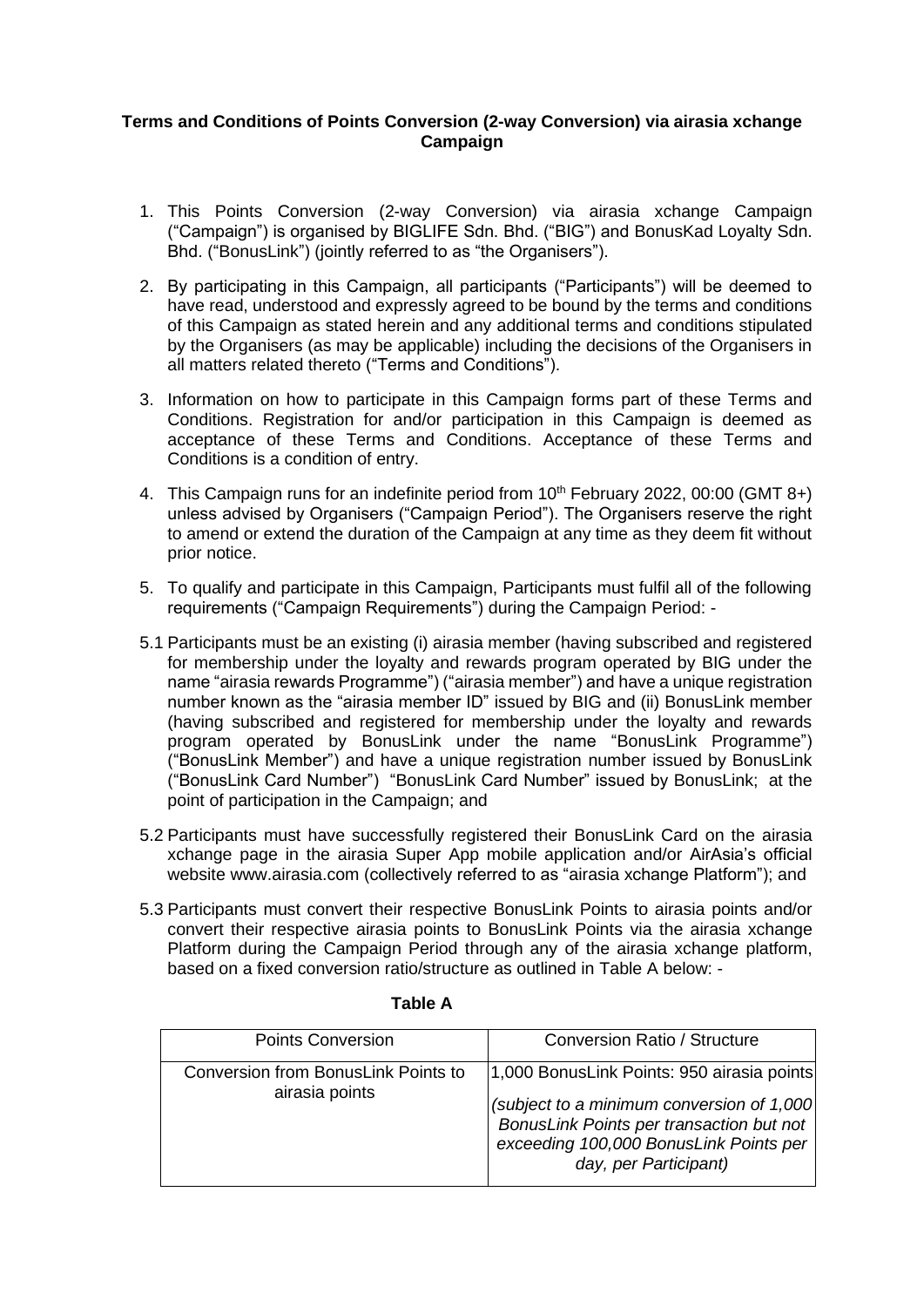| Conversion from airasia points to | 1,000 airasia points: 950 BonuLink Points                                                                                                             |
|-----------------------------------|-------------------------------------------------------------------------------------------------------------------------------------------------------|
| <b>BonusLink Points</b>           | (subject to a minimum conversion of 1,000)<br>airasia points per transaction but not<br>exceeding 100,000 airasia points per day,<br>per Participant) |

- 6. airasia points will be credited to the eligible Participants' airasia member accounts immediately upon completion of conversion transaction.
- 7. BonusLink Points will be credited to the eligible Participants' BonusLink member account immediately upon completion of conversion transaction.
- 8. The points conversion request cannot be revoked or cancelled once made.
- 9. airasia points credited to eligible Participants' airasia member accounts pursuant to this Campaign are irreversible and cannot be converted back to BonusLink Points under any circumstances.
- 10. BonusLink Points credited to eligible Participants' BonusLink accounts pursuant to this Campaign are irreversible and cannot be converted back to airasia points under any circumstances.
- 11. The airasia points cannot be transferred or exchanged for cash.
- 12. Usage of airasia points is subject to airasia membership Terms and Conditions.
- 13. The Organisers reserve the absolute right, at any time, to verify the validity of the points conversion and eligibility of the Participants. Without limitation, Participants agree to provide a copy of the identification card to the Organisers upon request.
- 14. The Organisers' decision in relation to all aspects of the Campaign including but not limited to the airasia points and/or BonusLink Points and Participants are final, binding and conclusive under any circumstances and no correspondence nor appeal will be entertained.
- 15. The Organisers further reserve their right to use any personal data of Participants in accordance with their respective privacy policies for any purpose related to this Campaign and the Participants are deemed to consent to such use with no monetary payment.
- 16. The Organisers reserve the right in their sole discretion to disqualify any Participant and/or to forfeit the airasia points from any Participant in which they believe has undertaken fraudulent practice and/or activities or other activities harmful to this Campaign or to the Organisers.
- 17. Participants may be contacted, at any time deemed appropriate by the Organisers, via email or any other mode of communication deemed appropriate by the Organisers.
- 18. The Organisers reserve the absolute right to cancel, terminate or suspend the Campaign with or without any prior notice and/or assigning any reason. For the avoidance of doubt, cancellation, termination or suspension by the Organisers shall not entitle the Participants to any claim or compensation against the Organisers for any and/or all losses or damages suffered or incurred as a direct or indirect result of the act of cancellation, termination or suspension.